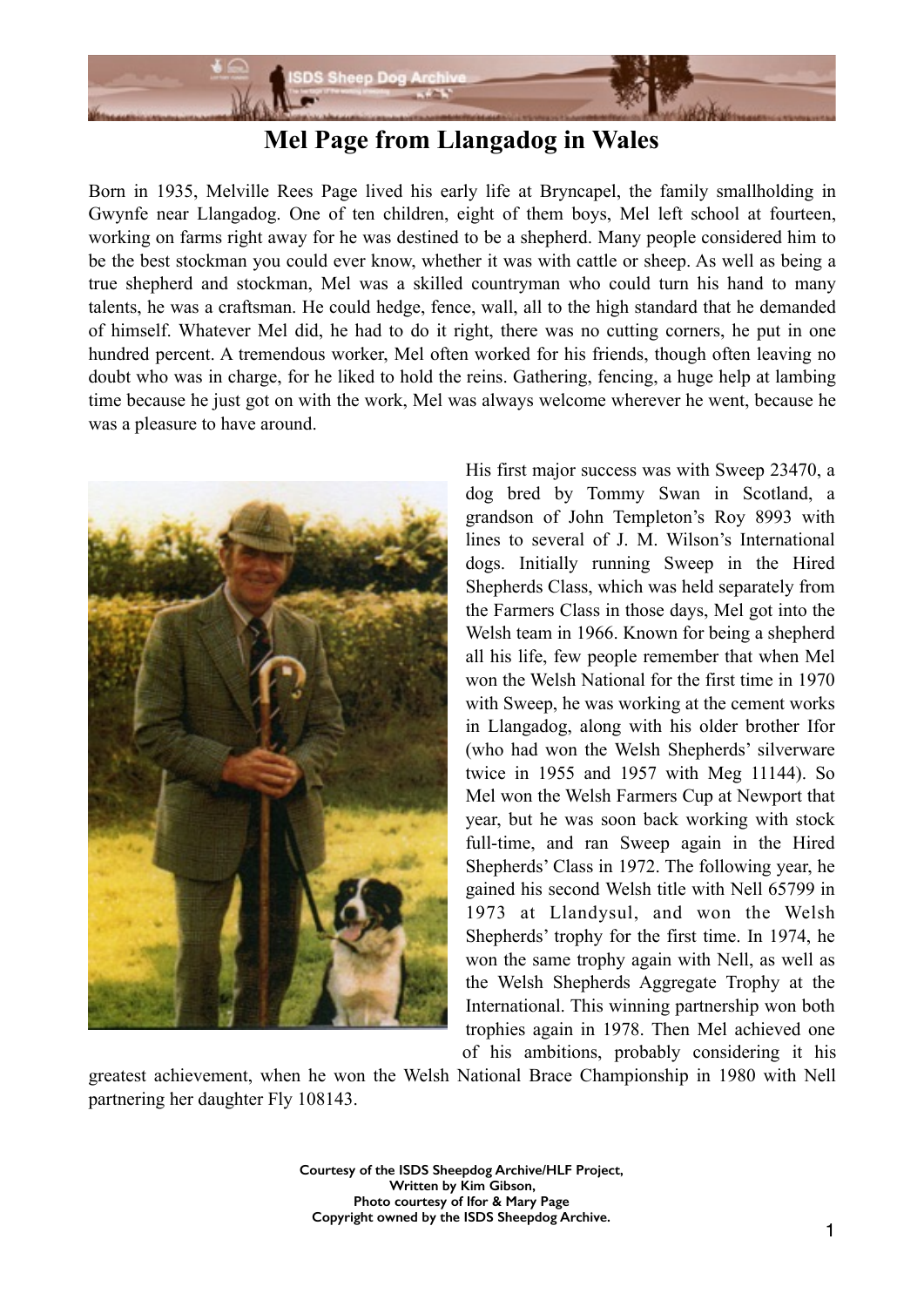

Mel worked for over twenty years for Gwilym Jones at Llystyn in Brechfa near Carmarthen, as his shepherd and stockman, living in with Gwilym and wife Mary. Gwilym being one of the best brace handlers, not just in Wales, Mel considered it an honour and a pleasure to have beaten him in the brace competition, they were good friends and great rivals. Gwilym liked to beat Mel and Mel liked to beat Gwilym, there was that competitive edge to their friendship. Mel's next successful dog was Cap 108145, Fly's litter brother, winning his third Welsh National in 1982, his fourth Welsh Shepherd's title and the Welsh Shepherds Aggregate trophy for the third time. Mel also won the Welsh Driving Championship and the Challis shield for the best Welsh bred dog that year, having bred Cap himself.

Shepherding for Dai Jones at Llanilar for a few years, Mel retired back to Llangadog, having made up his mind that when he stopped work, he would give up the dogs. His main reasoning was that dogs are for work, first and foremost, and that it is work that makes the dogs what they are. He thought if he could not give of his best, it would not be fair on the dogs, and he did not want to bother other people to go and run on their sheep. In essence, Mel did not really approve of hobby trialling. No one could get Mel to change his mind, to convince him that he could enjoy running his dogs in his well-deserved retirement. Nevertheless, Mel continued to contribute full-heartedly, at all levels, as he always had done. Whether it was a local trial, or the National or International, he would do anything he could, he always had done, taking on whatever role was required. Many people had a lot of time for Mel and his views, but not everyone was aware of his dedicated commitment. Always having the society's interests in his heart, Mel put in more than he took out. Taking great pleasure watching the major trials, it is a pity he missed the World Trial when it was on his own door step.

Colin Gordon travelled with Mel to many Nationals and Internationals, and has many good memories. He remembers 1982, he went to Brechfa to pick up Mel and his dogs, having borrowed a trailer. There was only room in the car for one set of dogs so Mel asked "Which dogs are going in that then?". When told it was his dogs, he replied "They're not going to do very well if they are bouncing about in that, all the way up to North Wales". Mel went to the top on the first day with Cap, staying on edge for the rest of the National. He would wake up in the early hours of the next two mornings, looking out the window, getting told in no uncertain terms to get back to bed, Mel just could not believe that he was still at the top. On the way back to South Wales, with a car full of silverware, Mel was reminded of his remarks about the bouncing trailer and took all the comments in good humour.

Keen to encourage others, Mel got Colin his first dog years ago, and as he spent a great deal of time with Ifor Owen, so he did too with Merion Owen and Merion Jones. Mel was considered a close family friend. A great travelling companion, he always gave good advice and fair criticism. Always one to watch, Mel was a good trainer and competitor, at trials he would watch the lines and turns, and always have a good finish. Taking judging seriously, Mel would not judge abroad as he would not fly.

> **Courtesy of the ISDS Sheepdog Archive/HLF Project, Written by Kim Gibson, Photo courtesy of Ifor & Mary Page Copyright owned by the ISDS Sheepdog Archive.**